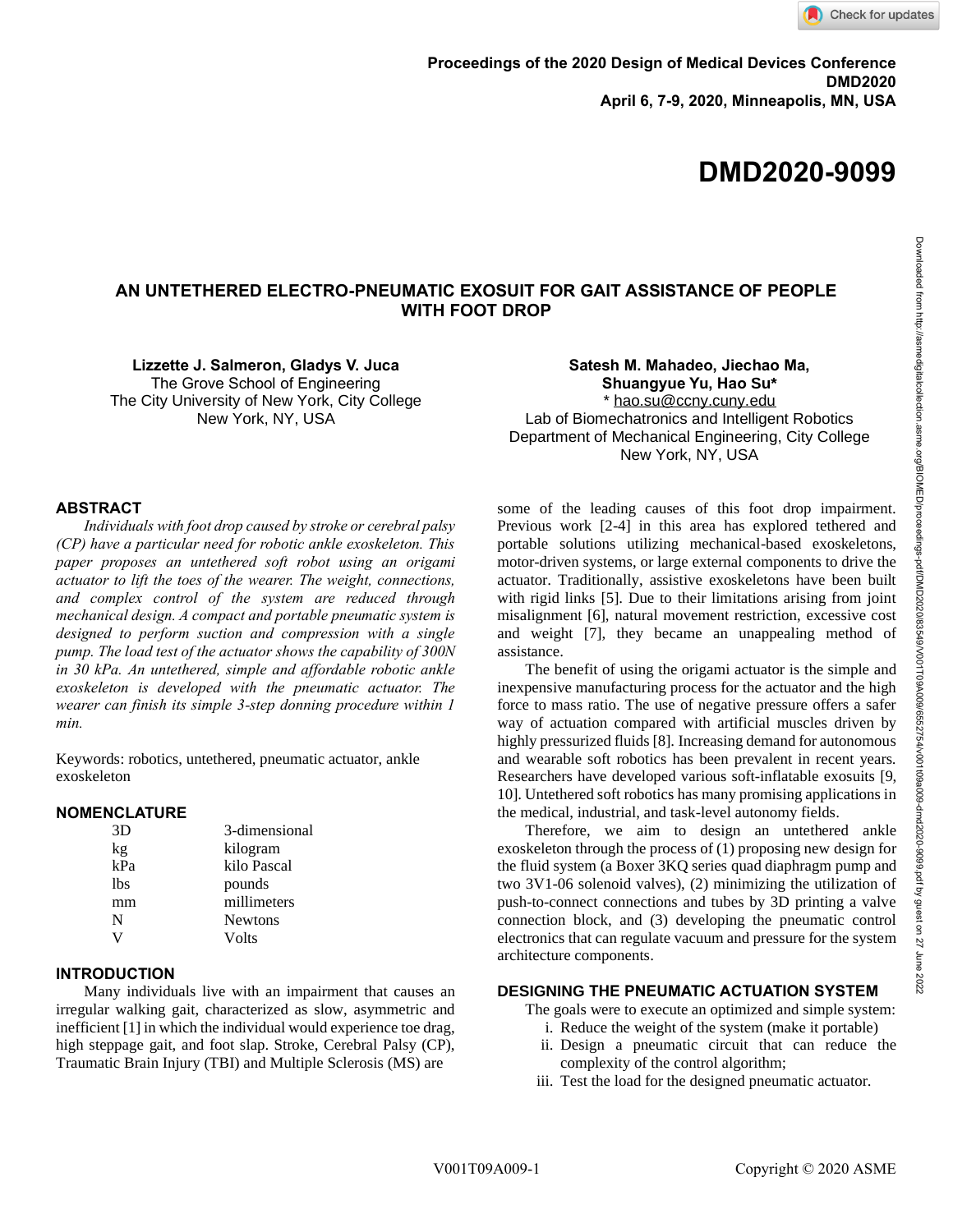

**Figure 1:** Architecture for the untethered system.

The system architecture as shown in fig. 1, illustrates the connections and relationship of the components in the system. Essentially, there are two circuits (1) electrical: supplying power to the components for operation and control, and (2) fluid: defining the path of airflow to the soft origami. Our soft origami was modeled similar to the operation and performance of Harvard's linear zigzag actuator design [4]. As it is composed of fabric, a 3D printed nylon skeleton, and air, the device serves as a cost effective and efficient artificial muscle that ensures a higher rate of the safety for the user.

We utilized a 24V miniature quad diaphragm pump to generate the airflow within the system, connecting the inlets and outlets in series-parallel (fig. 2) to produce a force large enough to contract the actuator with the intention of also lifting the additional weight. Since a majority of the components operate at maximum voltage of 12V, we step up the voltage using a boost converter. The force produced by the pump can be managed by reducing the voltage but maintaining it above the operational value.

The single assembly of two 3/2 solenoid valves is a significant contribution to the system's simplistic and compact design (fig. 3). We design a block to connect both valves, as well as imbedding the cross connection from the fluid circuit diagram. Several push-to-connect fittings were then added to complete the configuration. After assembly, this portion of the system weighs 0.34 kg (including the 6.35 mm tube connection), with the following dimensions: L: 100.6mm, W: 63.98mm, H: 59.26mm.



**Figure 2:** Pump series-parallel configuration.

This valve assembly has two ports that connect to the pump, two ports go to the atmosphere and one port is connected to the actuator. This assembly has 5 ports and 2 positions, one for suction and one for compression, hence making it similar to a 5/2

valve after assembly. The pump continuously flows air into the system, allowing the solenoid to direct the course of flow as it switches positions. Position 1 will cause depressurization in the actuator, and position 2 will produce pressure. In addition, our valve has two secondary positions that an ordinary 5/2 valve does not have, resulting in a total of four states (A–D) as shown in Fig. 5.



**Figure 3:** Single valve assembly. (Left) Front view. (Right) Side view.

- (1) Expansion with continuous compression
- (2) Contraction with continuous vacuum
- (3) Static Contraction (maintaining a depressurized state of the actuator; air flowing through atmosphere)
- (4) Static Expansion (maintaining a pressurized state of the actuator; air flowing through atmosphere ports)

These states are important in order to achieve a natural and fluid walking motion. Ordinary 5/2 valves have one solenoid which can only switch the valve between two positions – suction or compression. Our valve can switch between suction or compression if both solenoids are energized at the same time; or you can energize one solenoid to hold a constant pressure within the actuator if the person stops walking. Another limitation to ordinary 5/2 solenoid valves is that most are pilot operated and need a minimum required pressure to operate properly, whereas our system will operate despite the amount of pressure generated within the system.



**Figure 4:** Fluid circuit of system architecture. (A) Position 1 actuated state- of solenoid valves for vacuum. (B) Position 2 normally closed state- for compression. (C) Position 3-Static Contraction. (D) Position 4-Static Expansion.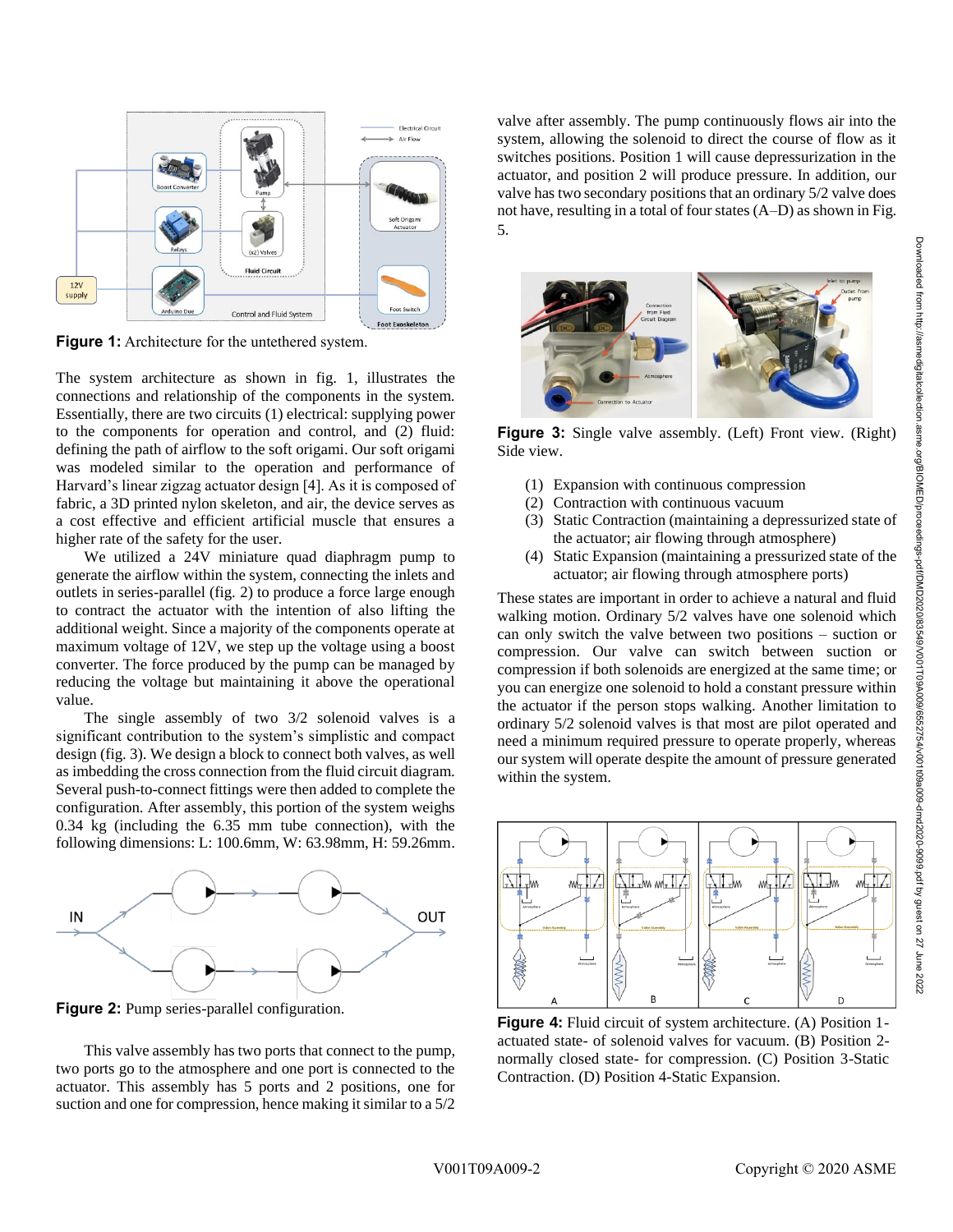#### **ELECTRIC CONTROL SYSTEM**

The control system consists of an Arduino Due as the microcontroller, a foot switch and two relays – each connected to a separate solenoid valve. The foot switch sends signals to the microcontroller, indicating which position the solenoid should shift to. As previously mentioned, since there are two solenoids in the system, the ability to switch the positions of the solenoids independently can give us more options on how we can control the operation of the device. The algorithm for the control system will need to work for the following conditions phases of Gait: flat foot (standing), toe off and heel strike.

- (1) Flat foot (standing): maintaining the static expansion form, this will be the equilibrium state as well as the state in which both heel strike and toe off are triggered
- (2) Toe off: triggering the electrification of both valves to depressurize the actuator and lift the users' foot off the ground when taking a step
- (3) Heel Strike: triggering the de-electrification of both valves, pressurizing the actuator to return the user's foot to equilibrium in order to plant it on the ground without injury

Designing this electric control system provides the use of less complex algorithms for the microcontroller.

Load tests were conducted after manufacturing and assembly. Different loads ranged from 0 to 300 N were tested and the pressures were measured.

## **DESIGNING THE ORIGAMI ACTUATOR**

The goal in this phase was to design simple and affordable apparel to assist ankle dorsiflexion and plantarflexion. Fig. 5 shows the wearable part made of 3D printing and nylon fabric.The origami acturator is composed n strechchable origami as the skeleton and a Nylon fabric skin warpped aournd it. The two ends of the actuator are connected to the braces on wearer's shank and foot.



**Figure 5:** Total displacement of soft origami from the exerted force of the pump.

#### **RESULTS**

From its expansion to the contraction state, the soft origami has a displacement of approximately 7.62 centimeters, which is sufficient for the assistance of ankle movements (fig. 6).

From Fig. 7, the load can reach 300 N with 30 kPa, which is larger than pressure-driven method that produces no more than 60 N at 3 kPa [9]. This can be comparable to the lightweight actuator designed by Wiszomirska et al. [11].

Fig. 8 illustrates the key features of the ankle exoskeleton. The entire system is mounted as a single unit onto the wearer's body, with the heaviest components (battery pack, vacuum pump, and controller) affixed at the hip, to reduce inertia. Its novel actuator is a pneumatic artificial muscle, which is securely attached as a link between the shank and the foot.



**Figure 6:** Lifting test (5.5 kg) of soft origami from the exerted force of pump.







**Figure 8:** Overview of the modular pneumatically-driven ankle robotic system. The pneumatic control board consists of a pressure sensor, a microcontroller, a solenoid valve, and a transistor to regulate a vacuum pump.